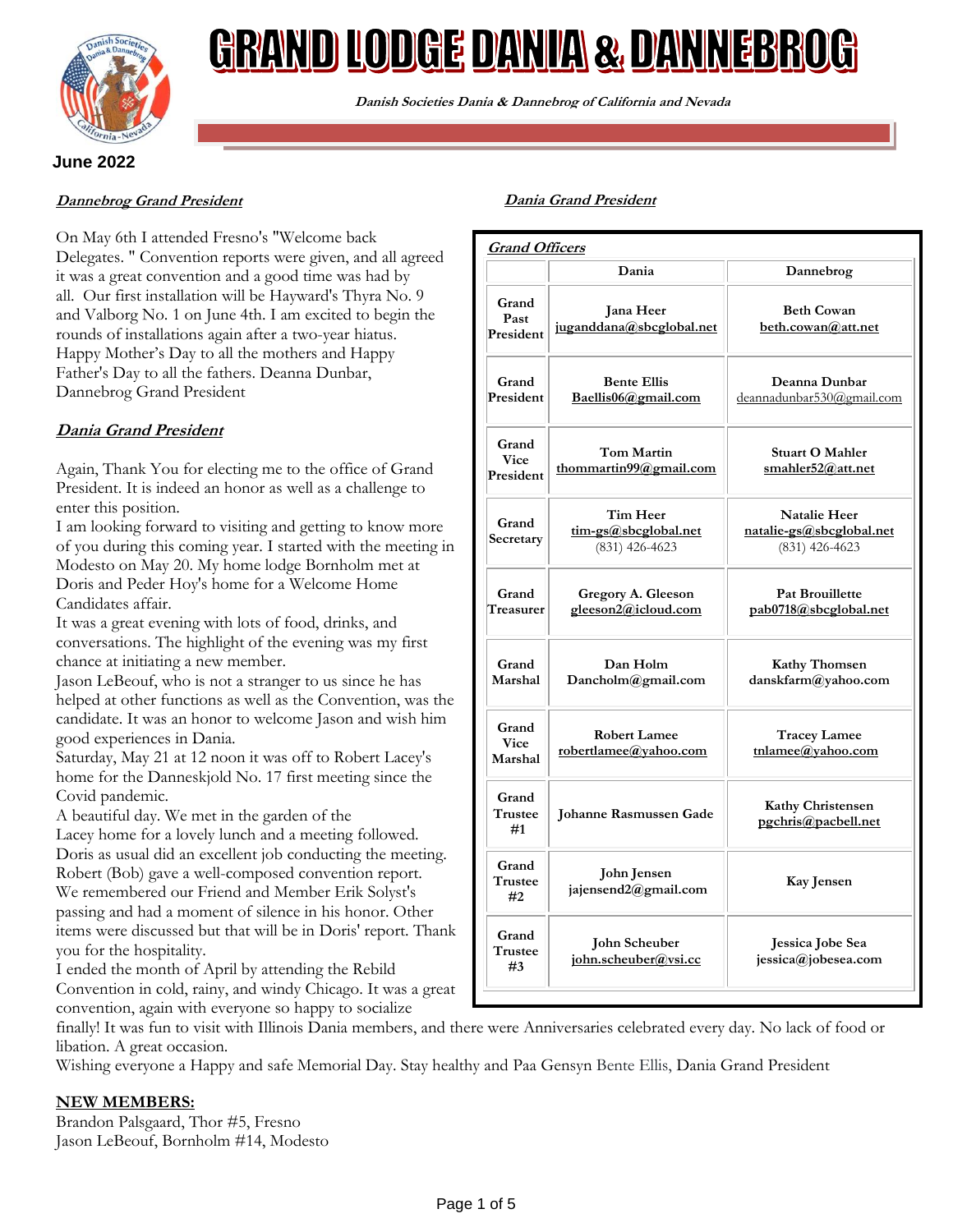## **SENIOR ASSISTANCE FUND**

## Dannebrog Grand Lodge donation **IN MEMORIAM:** Henning Sørensen, Hejls Minde No. 23, Solvang **DANNEBROG SCHOLARSHIP FUND DANIA MEMORIAL SCHOLARSHIP DANIA GENERAL FUND/DANIA SCHOLARSHIP**

Doris Skow in memory of Erik Solyst

#### **Dania and Dannebrog Secretaries**

Please note the Branch's installation that are on the calendar and remember when your Branch is planning for an installation date, please let us know so we can get the Grand Presidents approval.

| <b>Upcoming Conventions</b>                                     |                            |                                                   |  |  |  |
|-----------------------------------------------------------------|----------------------------|---------------------------------------------------|--|--|--|
| Thyra #3, & Danmark #2<br>and Valborg $# 1$<br>& $\#$ . 9 Thyra | <b>April 13-15</b><br>2023 | TBD                                               |  |  |  |
| <b>Upcoming Installations</b>                                   |                            |                                                   |  |  |  |
| Valborg $# 1 &$<br>#. 9 Thyra                                   | June 4,2022<br>11:30 A.M.  | 885 Heritage Pl.,<br>Tracy, CA                    |  |  |  |
| Valdemar No 12. &<br>Dannevirke No. 9                           | October 7,<br>2022         | Odd Fellows Hall:<br>1300 Stardust<br>Street Reno |  |  |  |
| Danmark $\#2 \&$ Thyra $\#3$                                    | Feb. 11, 2023              | <b>TBA</b>                                        |  |  |  |

#### **Danmark No. 2 & Tyra No. 3**

**Meeting: 2nd. Wednesday every month 7:30 PM Odd Fellows Building; 26 Seventh Street, San Francisco CA 94103 Danmark #2 Secretary John A. Jensen, E-Mail: [jajensend2@gmail.com](mailto:jajensend2@gmail.com) Thyra #3 Secretary Johanne Gade** 

Once again, the entire San Francisco lodges wishes you good health!

May was a relaxing month for our lodges. Our business meeting was relatively short with only a few topics to discuss. We didn't have a social gathering in May due to scheduling conflicts. May was somewhat slow paced. The secretary has used the time to try and catch up on lodge duties and communications. It should be mentioned that Danmark #2 and Thyra #3 will install our officers elect in February 2023. This way we stay on schedule with the Grand Lodges and our new officers can serve a full year. And now it is June. Already? It will be summer before we know it and we will be on our vacations soon. Seems

everybody has a full schedule this summer, this secretary included. 2022 is the year to get back to the crowded airport and long lines at the ticket booth. There are so many events that have come back to life, it is hard to stay shut-in anymore. One would be hard pressed to attend all the parties mentioned in this newsletter. But I am going to make some for sure! Time to get that next booster and hit the road. Our lodge hopes to see you out there. Until then…Stay Safe Dania and Dannebrog! Med venlig hilsen, John A. Jensen, Secretary, jajensend $2$ @gmail.com, 1-510-697-4658

## **Thor No. 5 & Thora No. 11**

## **Meeting: 1st Friday 11:30 AM. Denny's 1110 Shaw Ave (on the north side, just east of First Street) Fresno. Secretary, Martha Nielsen nielsenmarta@gmail.com**

Our Dania/Dannebrog May lunch meeting was held on our usual Friday at Denny's Restaurant.

President Kay Jensen opened the meeting. We had 10 members present including a new member, Brandon Palsgaard, who is Norm Jensen's cousin.

We greeted Carl Jensen back, he's walking and driving himself, says he's being careful and using a walker. It was good to see him looking so well.

Our Treasurer Christie Pettitt is now dealing with a very painful knee problem. She's having an MRI to determine the cause of the pain. We miss her at our meeting.

We won't be having a June meeting as everyone has some other place to be at instead of in Fresno. We always pass on the summer months of July and August, so no meeting. We will start again on the second Friday of September, on the 9th at Denny's at 11:30 a.m. for our lunch/meeting. The first Friday is going into the Labor Day weekend which would limit our attendance. We will repeat the date of the second Friday in October. We have to remember to vote on the 7th of June. My ballot is already in the mail as I write this. Wishing everyone a fun-filled vacation this summer, stay healthy. M. Nielsen

#### **Freja No. 6 & Dana No. 15**

**Meeting: 1st. Sunday every month at 1:00 P.M.; Salinas Masonic Center, 48 East San Joaquin Street, Salinas CA Secretary, Natalie Heer, timandnatalie@sbcglobal.net**

Hope everyone had a peaceful Memorial Day and a Happy Father's Day to come.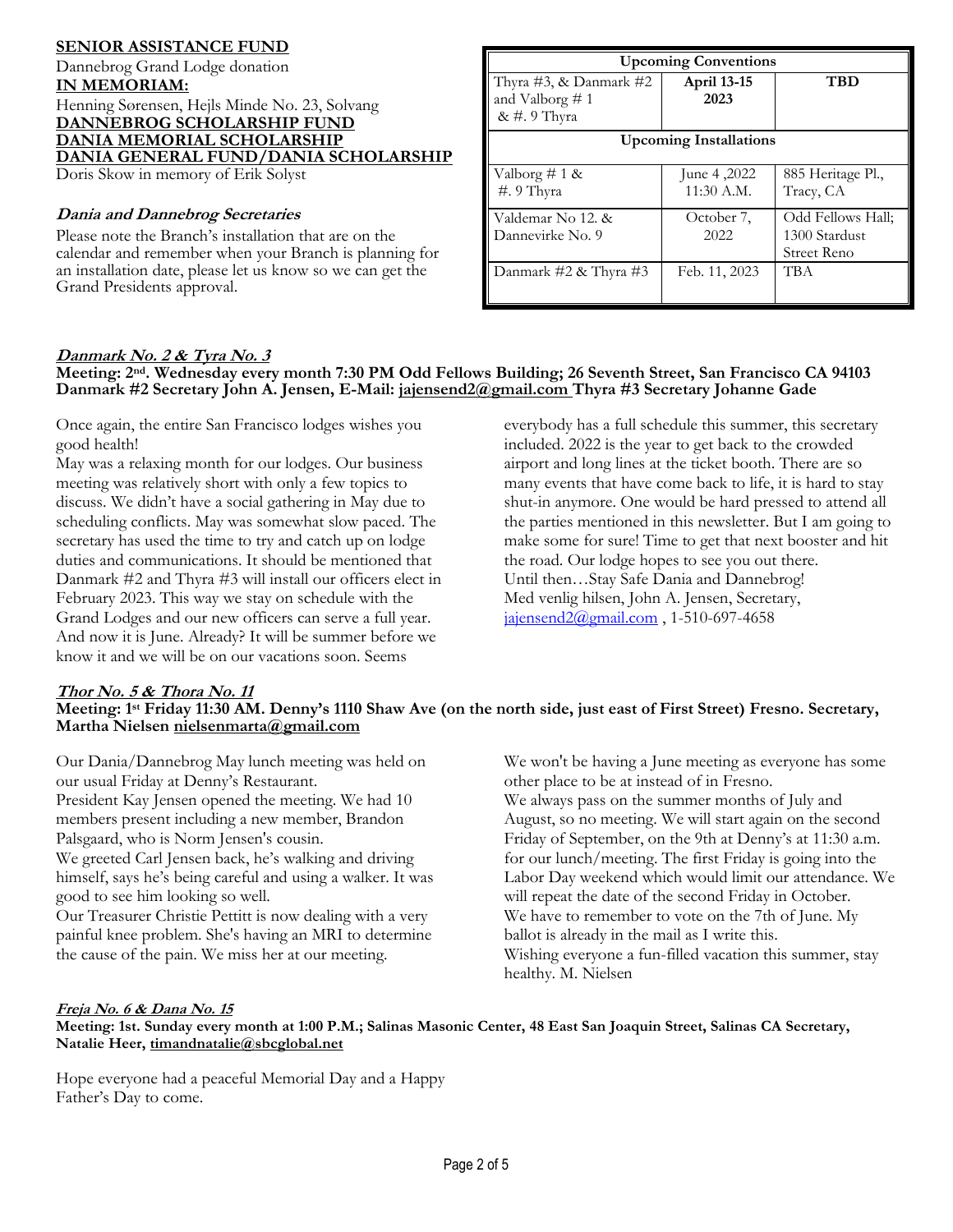# **Dannevang No. 7 & Danebod No. 16**

**Meets 2nd Saturday at 6:00PM; the Farm Bureau Building, 638 Enos Way, Livermore. Dannevang #7 Secretary, Robert Lamee[, Robertlamee@yahoo.com](mailto:Robertlamee@yahoo.com) Danebod Secretary, Kathy Thomsen, [danskfarm@yahoo.com](mailto:danskfarm@yahoo.com)**

Happy June y'all! It could be my favorite month, it marks the beginning of summer vacation, maybe trips to the beach, picnics and barbecues with family and friends. What could be better? Oh and it's also my birthday month, (big deal, right). Let's hope for a good month, safe from fires, crime and whatever else awful and evil lurks out there.

Livermore is enjoying meeting back together at the Farm Bureau building. Our next one will be Saturday, June 11th, 5:00. Hot Dogs seem to be the theme to get us in summer mood. We do miss seeing Viola Jensen though, she's always been a good one for keeping us on track, she's well, it's just difficult to get her to the hall. Discussion has been under way pertaining to having an installation this year and a possible change in officers. We are looking forward to Haywards installation at the home of Susan Gauthier. That might be something to continue in the future, breaking up the need for having the installations in big halls with only a handful of people sitting on the sidelines. I know, you might be thinking we've always done it that way, marching around in formals and tuxedos, which we can still do, just not at every installation. The times they are a changing, there's no stopping it.

On that note, stay safe and be well, KRT

# **No. 9 Thyra & Valborg No. 1**

#### **Meeting: 2nd.Thursday every month 6:30 PM; On Zoom President, Susan Gauthier, [s.gauthier@sbcglobal.net](mailto:s.gauthier@sbcglobal.net) #9 Thyra/Valborg #1 Secretary, Beth Cowan, [beth.cowan@att.net](mailto:beth.cowan@att.net)**

Our Installation of Officers will be held on Saturday, June 4 at the home of Susan Gauthier in Tracy. The installation will begin at 11:30 AM, with lunch following. We will attempt to have the installation available via Zoom, for members that would like to attend virtually. Please contact me, if you wish to attend the Zoom installation, and I'll forward the zoom invite out a few days before the event.

We will hold a meeting via Zoom at 6:30 PM, on Thursday, June 9, 2022. If you would like to join the Hayward branches in their virtual meeting, and a bit of after meeting socializing, please send an email to [s.gauthier@sbcglobal.net.](mailto:s.gauthier@sbcglobal.net) A Zoom Meeting invitation will be sent out a few days prior to the meeting. Best Regards, Susan

# **Sønderjylland No. 10**

### **Meeting 2nd Saturday of April, June, August and October, 11:30 at Kastania Fælled, Petaluma. John Cruger-Hansen, Secretary, 8426 Bel View Court, El Cerrito, CA 94530-2557 Home: 510-232-6998 or cell: 510-375-5070, E-Mail: [j.crugerhansen@comcast.net](mailto:j.crugerhansen@comcast.net)**

Sønderjylland #10 had no meeting in May 2022. Our June meeting will be on Saturday June 11 at Kastania Fælled at the Danish Soldiers Club, 4560 Kastania Road, Petaluma beginning at 11:30am.

As usual we will have a get-together before our business meeting and lunch.

Since the Nordic House closed in January and we lost access to many of our sought-after Danish foods, I have learned how to make authentic Danish Medisterpølse with all the right ingredients and spices.

I and my 8year old grandson Henry Cohen, (Henry loves to cook), perfected the process with the help of some Danish recipes that I was able to translate and convert to ounces and cups. The Cohen and Cruger-Hansen families consensus is that this Medisterpølse is actually better than the Nordic House version. For one thing, it is made without any fillers like potato flour and egg whites.

And that is what will be served for our lunch. Homemade Warm Medisterpølse with Red Cabbage and Cold Potato Salad, (Lun Medisterpølse med Rødkål og Kold Kartoffelsalat), and John's Æblekage for dessert. President Debbie Cruger-Hansen will of course provide the Aquavit as has become our tradition.

Please let me know if you will attend and/or bring guests, (guests are always welcome). Send me a text or call to 510- 375-5070 or email to j.crugerhansen@comcast.net.

Send us your stories and pictures about how you and your family are managing. We would love to share your stories and pictures with the other club members. It's a way for all of us to stay in touch.

Please stay safe, stay healthy, and stay in contact with each other.

Respectfully, John Cruger-Hansen, Secretary/Treasurer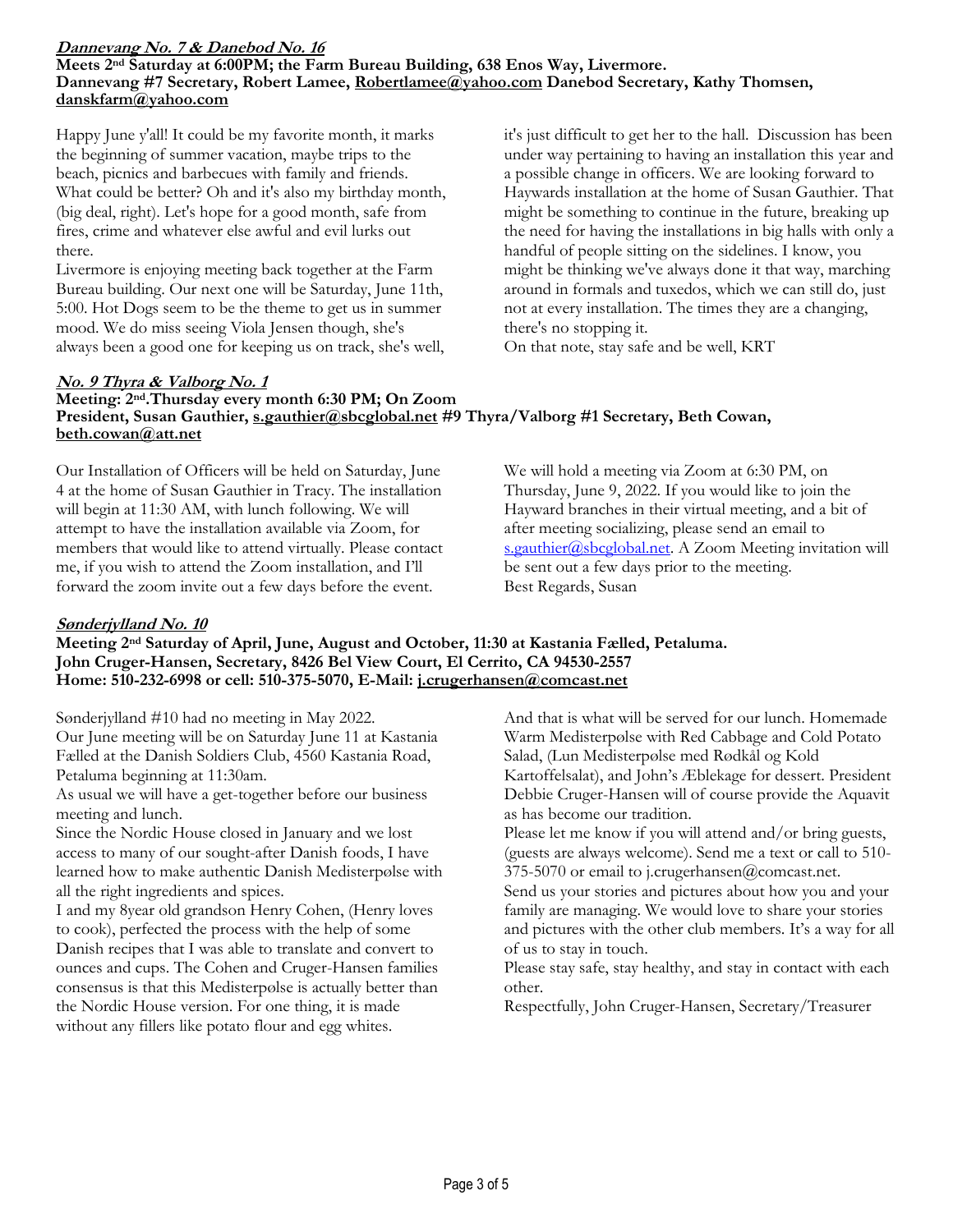#### **Valhalla No. 11 & Ydun No. 10 Meeting: 1st. Saturday every month at 11:00 A.M., Danish Hall, Ferndale, CA 95536 Secretary, Christian Nielsen, [ChristianNielsen@suddenlink.net](mailto:ChristianNielsen@suddenlink.net)**

Valhalla Ydun lodge Ferndale

June 4 we will be holding a meeting at 11:00 with a potluck lunch following. The members would like to wish all a happy midsummer. Even though we are still not holding

# **Valdemar No 12. & Dannevirke No. 9**

# **Meeting: 1st. Friday every month at 7 PM, Odd Fellows Hall; 1300 Stardust Street Reno, NV 89503. Secretary, Sena Marie Freeman P.O. Box 4575, Sparks NV 89432; Anette Christensen, anettechristensen@charter.net**

The Reno Lodges of Valdemar #12 and Dannevirke #9 met at the Odds Fellows Hall on May 6th at 7 pm. It was our 1st Potluck after the pandemic. There was a nice assortment of food. Some members still brought their own dinner which is perfectly fine. Ina made a great chili. It was nice to see 15 members in attendance, we are finally getting back to normal, hopefully. For dessert and coffee Sena-Marie made a confetti cake and Solveig & John brought a lemon Bundt cake. Anette opened our meeting by reading emails received by members. Then we had election of officers and we have a full slate – yeah! They are Past President Glenn Fritz, President Anette Christensen, Vice President Eva Demosthenes, Secretary Sena- Marie Freeman #48, Treasurers are Carl Christiansen and Ingrid Hedman, Marshal Nina Potter (Sawyer), Vice Marshal Erik Jensen, Trustees Jordan Potter, Jens Christiansen, and Helen Christiansen, Auditors Leif Larsen, Lars Jensen, and Ina Segesman. There was some discussion on how to get more members. Several ideas, maybe at our June meeting there will be more ideas. If you have ideas to how we can increase our membership, please send them our way. We will meet at the Odd Fellows Hall Friday June 3rd at 7 pm. Potluck dinner, Sena-Marie will bring dessert. Also on Friday June 24th is our Sankt Hans Fest at the River School Farm 7777 White Fir Street, Reno. Everyone brings their own drinks & meat to grill and a side dish to share. The lodge supplies plates, napkins, plastic wear and charcoal. Sena-Marie will supply a dessert. Bring a sweater or Jacket since it can get chilly along the river. This is a fun event for the whole family with a bonfire. If you want to make or bring a witch, we send them off to the Broken Mountain, which is tradition. Everyone is welcome. Come One Come All.

our 70th festival this year we hope you will be celebrating in your own way.

Due to the July 4th holiday, we will be holding our July meeting on the 9th the second Saturday Christian Nielsen

Thank you to the Grand Lodges, for accepting our October 7th installation at the Odd Fellows Hall. It will be 6 pm cocktails, 7 pm dinner, installation to follow, dessert and coffee. More information in the upcoming newsletters. A little mouse told me that there might be open face sandwiches.

Sorry to hear Bonnie Larsen and Helen Christiansen were not feeling well. Janet Pulsipher is still in rehab in Carson City and is doing ok. Good to see Ann-Katherine at the meeting. Thank You Jordan and Nina for bringing her. Hopefully we will see more members soon. We miss you all. A little news on Ruth Olsen, I spoke to her April 23rd, and she was so happy to hear from me. She still misses Pete very much. There is some exciting news, when Pete passed there were 36 great grandchildren and now there are 4 more on the way, for a total of 40. Wow! She said there were 52 at her house for Easter Dinner. She also told me to say hi and thank you for all the well wishes. Paul Christensen has had 2 falls in the last week. Cindy and he were unable to attend our meeting. We wish everyone well. Barbara Iler fell a week before Easter, she received 4 stitches on her forehead and a black eye, broke 4 fingers on her left hand. I had dinner with her and her family Mother's Day. She is doing pretty well. Hopefully we did not miss anyone.

Great news all the Valdemar members have paid their dues. There are a few from Dannevirke that have not paid yet. We will be getting a new Treasurer in October, so it would be nice to have the books complete and up to date. June Birthdays are Alex Baker, Helen Christiansen, Hannah Matuzak, Louise Myers, Mette Olsen, LaRee Purdum, Sandra Steffersen, Jillian Szweizak, and Cortney Webb. HAPPY BIRTHDAY ALL. Happy Fathers to all Dania and Dannebrog Members. Be safe and Take Care Sena-Marie.